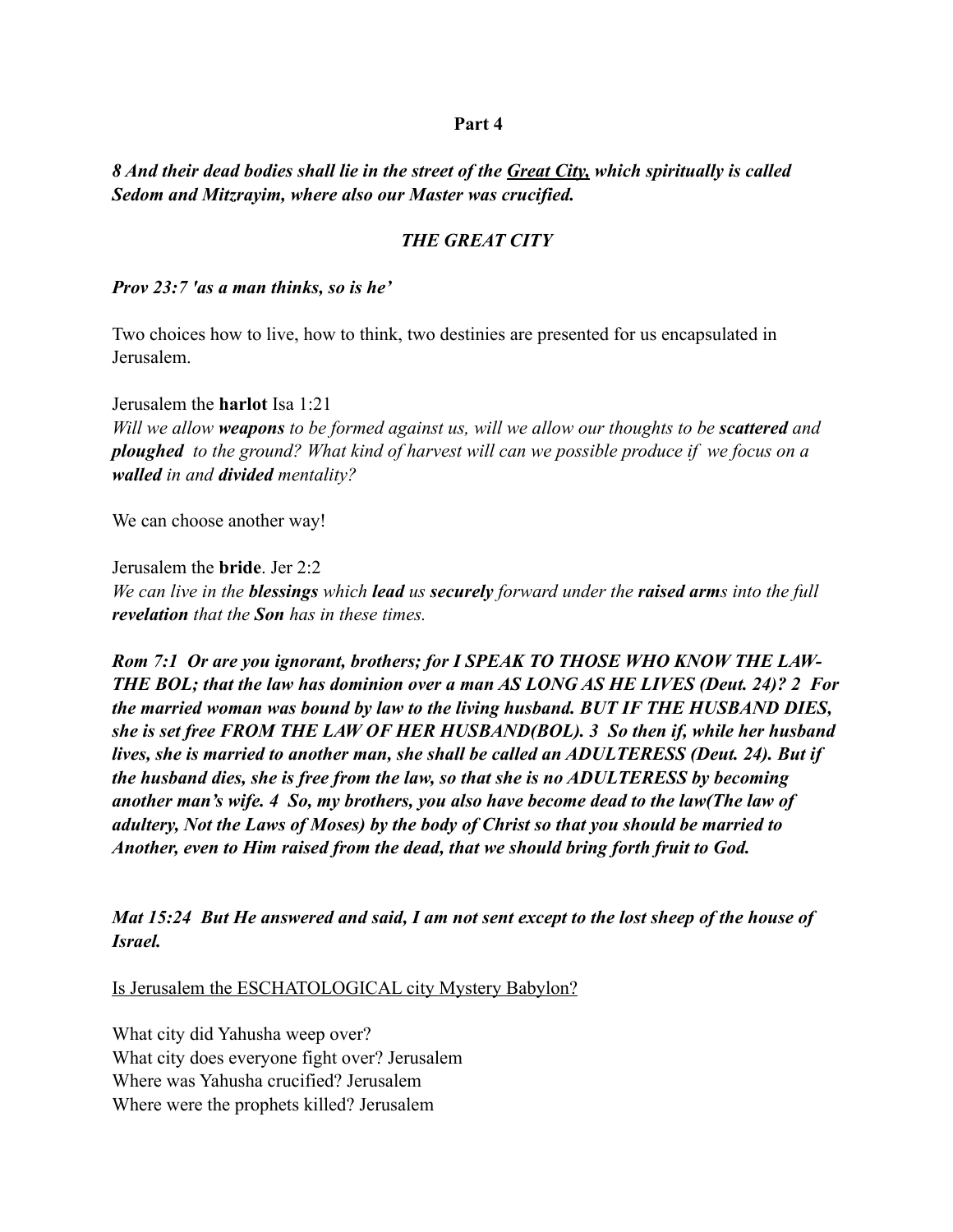What city will the man of sin want? Jerusalem Muslims, Christians and Jews want control over what city? Jerusalem What city was labeled a harlot in the Old Testament? Jerusalem What city becomes a cup of trembling to the nations? Jerusalem Where is this abomination of desolation take place? Jerusalem What city drinks from the cup of His wrath in Isaiah 51:17? Jerusalem What city did יהוה divorce, then only to die so He could marry His bride? Jerusalem What city was spiritually called Egypt? Jerusalem Amos married a harlot representing who? Jerusalem What cryptic name does Peter use for Babylon? Jerusalem Who called herself a queen and says she would never be a widow (Isaiah 47:7)? Jerusalem What city literally sits on seven hills? Jerusalem (1.Mt. Zion, 2.Mt. Ophel, 3.Mt. Moriah, 4.Mt. Bezetha, 5.Mt. Acra, 6.Mt. Gareb, 7.Mt. Goath)

......and finally, What "great city" was Yahusha crucified in? Jerusalem!

The only references to Great <3173> City <4172> in the Greek are in the Revelation. The first reference definitely refers to Jerusalem *"where their Master was crucified."* 

## **Revelation 11:8** *and their dead bodies will lie in the street of the great <3173> city <4172> which is allegorically called Sodom and Egypt, where their Master was crucified.*

Is it possible, even tightly probable that Mystery Babylon is Jerusalem where Yahusha was killed according to Isaiah?

*Isa. 1:10 Hear the word of the יהוה, ye princes of Sodom; give ear unto the law of our Elohim, ye people of Gomorrah….V.21 How is the faithful city become a harlot! It was full of judgment; righteousness lodged in it, but now murderers.* 

**Revelation 16:19** *The great city was split into three parts, and the cities of the nations fell, and God remembered great Babylon, to make her drain the cup of the fury of his wrath.*

**Revelation 17:18** *And the woman that you saw is the great city which has dominion over the kings of the earth."*

**Revelation 18:10** *they will stand far off, in fear of her torment, and say, "Alas! alas! thou great city, thou mighty city, Babylon! In one hour has thy judgment come." 16 "Alas, alas, for the great city that was clothed in fine linen, in purple and scarlet, bedecked with gold, with jewels, and with pearls! 18 and cried out as they saw the smoke of her burning, "What city was like the great city?" 19 And they threw dust on their heads, as they wept and mourned, crying out, "Alas, alas, for the great city where all who had ships at sea grew rich by her wealth! In one hour she has been laid waste. 21 Then a mighty angel took up a stone like a*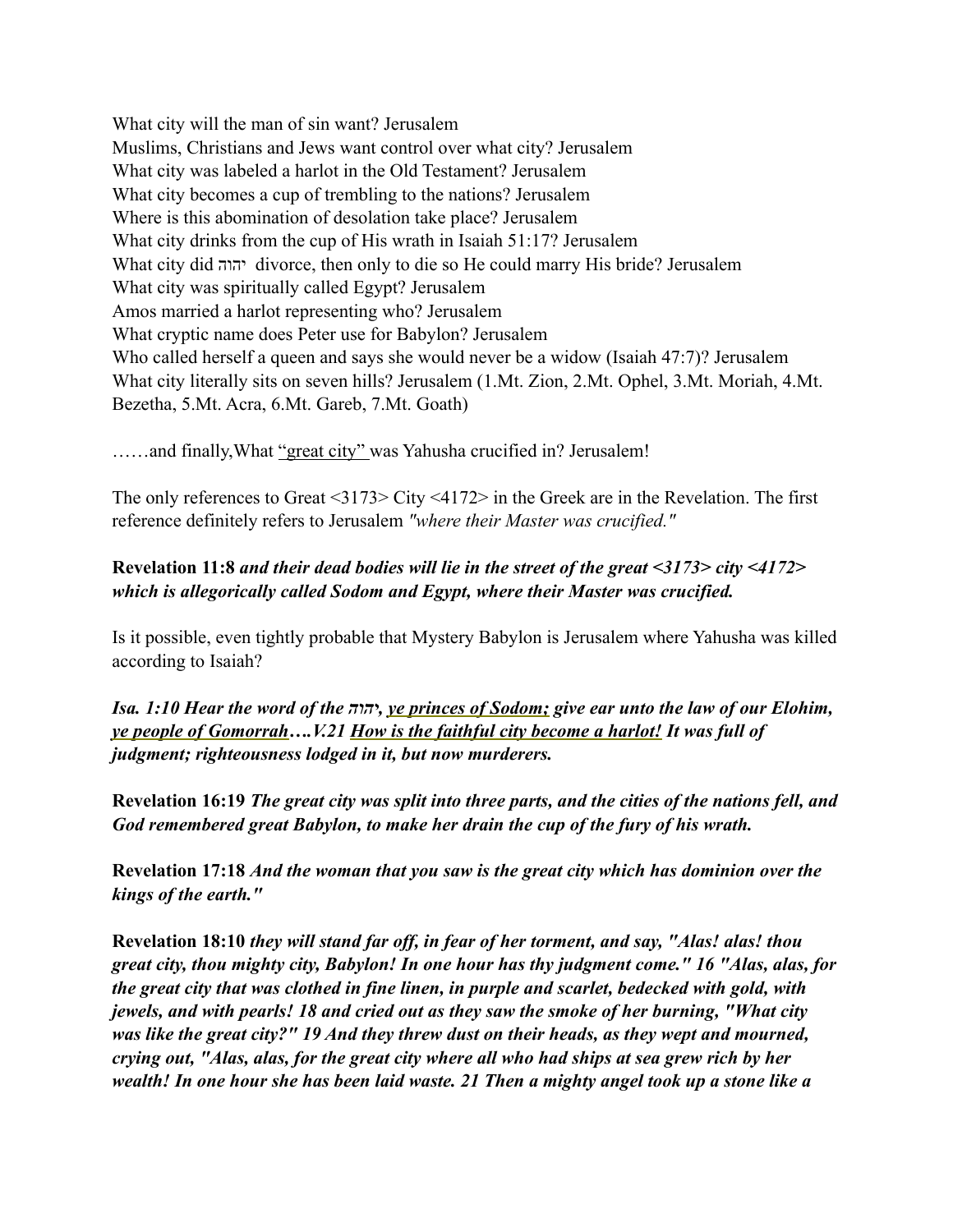*great millstone and threw it into the sea, saying, "So shall Babylon the great city be thrown down with violence, and shall be found no more;*

**Matthew 23:34** *Therefore I send you prophets and wise men and scribes, some of whom you will kill and crucify, and some you will scourge in your synagogues and persecute from town to town, 35 that upon you may come ALL the righteous blood shed on earth, from the blood of innocent Abel to the blood of Zechari'ah the son of Barachi'ah , whom you murdered between the sanctuary and the altar. 36 Truly, I say to you, all this will come upon this generation. 37 "O Jerusalem, Jerusalem, killing the prophets and stoning those who are sent to you! How often would I have gathered your children together as a hen gathers her brood under her wings, and you would not! 38 Behold, your house is forsaken and desolate. 39 For I tell you, you will not see me again, until you say, 'Blessed is he who comes in the name of the Lord.'"* ( also Luke 11:49-51)

**Revelation 17:5** *and on her forehead was written a name of mystery: "Babylon the great, mother of harlots and of earth's abominations." 6 And I saw the woman, drunk with the blood of the saints and the blood of the martyrs of Jesus. When I saw her I marveled greatly.*

**Revelation 18:21** *Then a mighty angel took up a stone like a great millstone and threw it into the sea, saying, "So shall Babylon the great city be thrown down with violence, and shall be found no more... 24 And in her was found the blood of prophets and of saints, and of ALL who have been slain on earth."*

**Revelation 19:2** *for his judgments are true and just; he has judged the great harlot who corrupted the earth with her fornication, and he has avenged on her the blood of his servants."*

*Matthew 23:37 "O Jerusalem, Jerusalem, killing the prophets and stoning those who are sent to you! How often would I have gathered your children together as a hen gathers her brood under her wings, and you would not! 38 Behold, your house is forsaken and desolate.* 

*Matthew 24:1 Jesus left the temple and was going away, when his disciples came to point out to him the buildings of the temple. 2 But he answered them, "You see all these, do you not? Truly, I say to you, there will not be left here one stone upon another, that will not be thrown down."* 

**Matthew 24:3** *As he sat on the Mount of Olives, the disciples came to him privately, saying, "Tell us, when will this be, and what will be the sign of your coming and of the close of the age?"*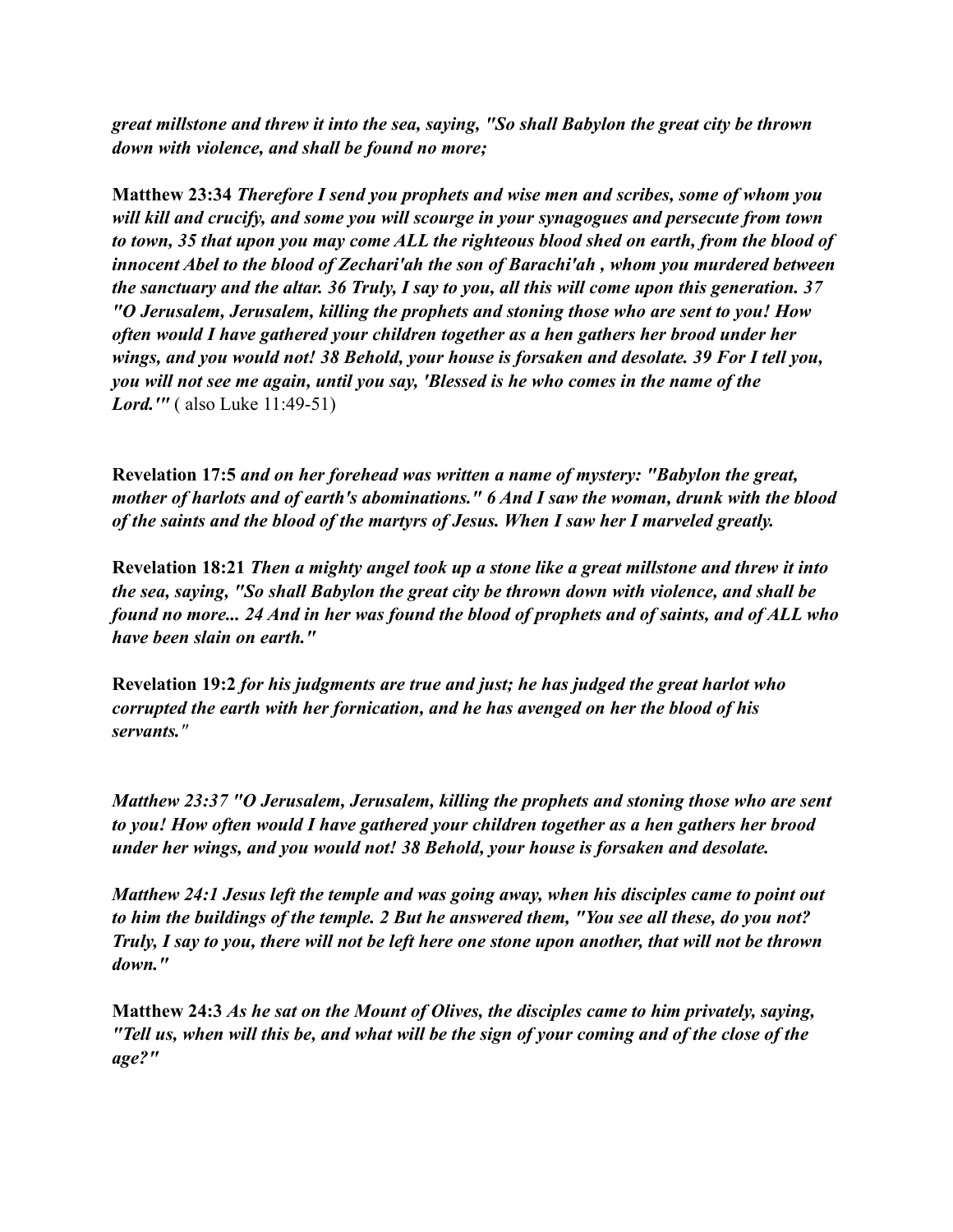**Luke 21:20** *"But when you see Jerusalem surrounded by armies, then recognize that her desolation is at hand. 21 "Then let those who are in Judea flee to the mountains, and let those who are in the midst of the city depart, and let not those who are in the country enter the city; 22 because these are days of vengeance, in order that all things which are written may be fulfilled. 23 "Woe to those who are with child and to those who nurse babes in those days; for there will be great distress upon the land, and wrath to this people, 24 and they will fall by the edge of the sword, and will be led captive into all the nations; and Jerusalem will be trampled under foot by the Gentiles until the times of the Gentiles be fulfilled.* 

Jerusalem's desolation is yet future, and she *"will be trampled under foot by the Gentiles (Gr. ethnos/tribes) until the times of the Gentiles (Gr. ethnos) be fulfilled."* 

**Jere 4:27** *For thus says the Lord, "The whole land shall be a desolation, Yet I will not execute a complete destruction. 28 "For this the earth shall mourn, And the heavens above be dark, Because I have spoken, I have purposed, And I will not change My mind, nor will I turn from it." 29 At the sound of the horseman and bowman every city flees; They go into the thickets and climb among the rocks; Every city is forsaken, And no man dwells in them. 30 And you, O desolate one, what will you do? Although you dress in scarlet, Although you decorate [yourself with] ornaments of gold, Although you enlarge your eyes with paint, In vain you make yourself beautiful; [Your] lovers despise you; They seek your life. 31 For I heard a cry as of a woman in labor, The anguish as of one giving birth to her first child, The cry of the daughter of Zion gasping for breath, Stretching out her hands, [saying,] "Ah, woe is me, for I faint before murderers."* 

*Reve 16:19 And the great city was split into three parts, and the cities of the nations fell. And Babylon the great was remembered before God, to give her the cup of the wine of His fierce wrath.. 17:4 And the woman was clothed in purple and scarlet, and adorned with gold and precious stones and pearls, having in her hand a gold cup full of abominations and of the unclean things of her immorality... 16 And the ten horns which you saw, and the beast, these will hate the harlot and will make her desolate and naked, and will eat her flesh and will burn her up with fire.* 

**Jer 1:14** *Then the Lord said to me, " Out of the north the evil will break forth on all the inhabitants of the land. 15 "For, behold, I am calling all the families of the kingdoms of the north ," declares the Lord; "and they will come, and they will set each one his throne at the entrance of the gates of Jerusalem, and against all its walls round about, and against all the cities of Judah... 7:34 "Then I will make to cease from the cities of Judah and from the streets of Jerusalem the voice of joy and the voice of gladness, the voice of the bridegroom and the voice of the bride; for the land will become a ruin... 26:2 ...'Stand in the court of the Lord's house, and speak to all the cities of Judah, who have come to worship [in] the Lord's house... 9 ...'This house will be like Shiloh , and this city will be desolate, without inhabitant'*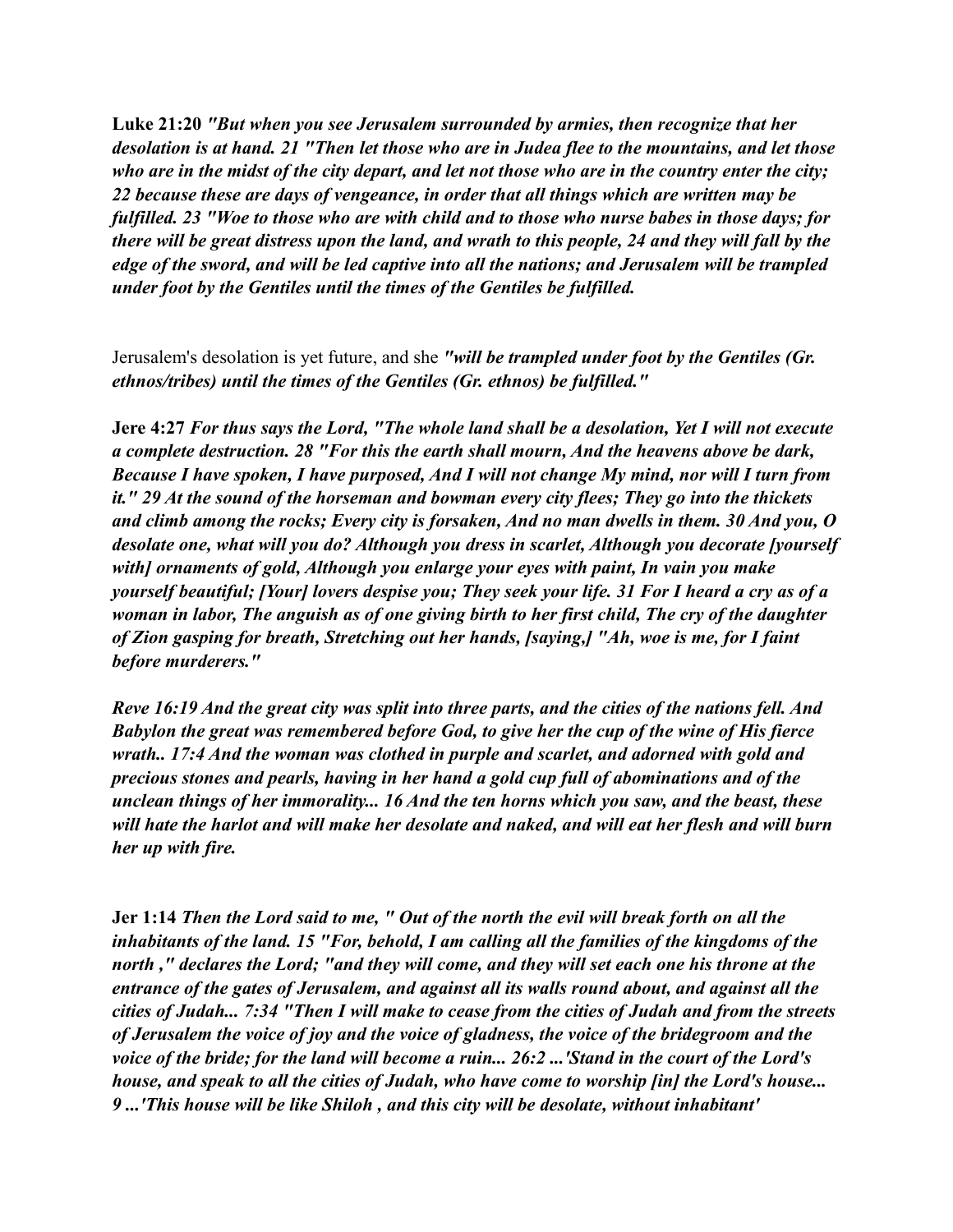**Jer 50:1** *The word which the Lord spoke concerning Babylon, the land of the Chaldeans, through Jeremiah the prophet...3 "For a nation has come up against her out of the north ; it will make her land an object of horror, and there will be no inhabitant in it.*

*Isai 51:17 Rouse yourself! Rouse yourself! Arise, O Jerusalem, You who have drunk from the Lord's hand the cup of His anger; The chalice of reeling you have drained to the dregs.* 

**Reve 16:19** *And the great city was split into three parts, and the cities of the nations fell. And Babylon the great was remembered before God, to give her the cup of the wine of His fierce wrath.*

**One angel with a bowl said,** *"Come, I will show you the judgment of the great HARLOT..."* **(Rev 17:1-19:4.) Immediately after that (Rev 19:5...)** the BRIDE is ready! **Then in Rev. 21:9..., another angel who had a bowl says** *"Come, I will show you the BRIDE, the wife of the Lamb..."*

**Isaiah 1:1** *The vision of Isaiah the son of Amoz, which he saw concerning Judah and Jerusalem... 21. How the faithful city has become a harlot, she that was full of justice! Righteousness lodged in her, but now murderers. Ezekiel 16:2 "Son of man, make known to Jerusalem her abominations..."*

**Jeremiah 2:2** *"Go and proclaim in the hearing of Jerusalem, Thus says the LORD, I remember the devotion of your youth, your love as a bride, how you followed me in the wilderness, in a land not sown... 20. "For long ago you broke your yoke and burst your bonds; and you said, 'I will not serve.' Yea, upon every high hill and under every green tree you bowed down as a harlot.* (see Jer.3.)

**Revelation 21:9...***"Come, I will show you the Bride, the wife of the Lamb." 10 And in the Spirit he carried me away to a great, high mountain, and showed me the holy city Jerusalem...* 

Jerusalem the **harlot** Isa 1:21 זנה zânâh, Zayin-Nun-Heh, (Gk porneuo)

Harlot perspective: thinking: **weapon**: food, cut, pierce, scatter, plow, harvest, tool|**seed, fish**: continue, heir, life, son action|**wall**: fence, outside, half, divide, protect

*Will we allow weapons to be formed against us, will we allow our thoughts to be scattered and ploughed to the ground? What kind of harvest will can we possible produce if we focus on a walled in and divided mentality?*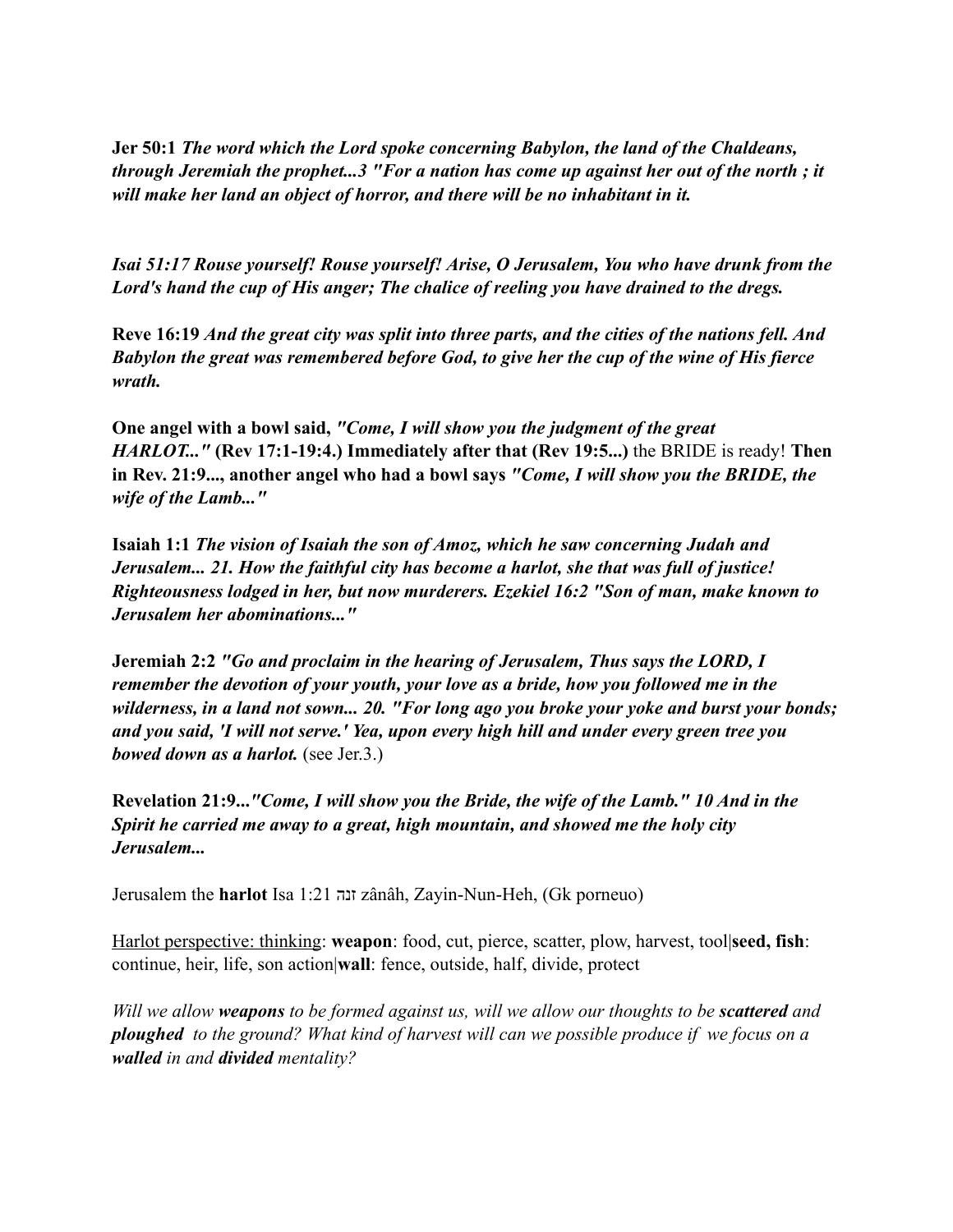The **Zayin** is a **limiter**, it can **stop**, **cut off** (all the characteristics of a a weapon or a heavy farming implement, associated with Cain)

When the **Nun** is connected to the negativity of the Zayin in this word you see all your **breath, productivity** and **creative forc**e being turned negative, rather than it's intended quickening (fish).

Add the **Heh** to this harlot and you're **view** and **judgment** is like a **closed door**.

We can choose another way!

Jerusalem the **bride**. Jer 2:2 להּלוּכ kelûlâh Kaf-Lamed-Vav-Lamed-Heh. bridehood - us the many, from the singular הּלּכ kallâh.

Bridehood perspective and thinking: **palm**: bend, allow, tame, cover, open, bless|**staff**: lead, teach, yoke, forward, tongue, control|**tent peg**: add, secure, hook, join, pierce|**staff**: lead, teach, yoke, forward, tongue, control|**raised arm**: look, man behold, reveal, show, sigh, the.

*We can live in the blessings which lead us securely forward under the raised arms into the full revelation that the Son has in these times.* 

**Kaf** enshrouds us, it puts us under that covering of His wings, gives us a precise perspective of scripture and the revelation, with the **Lamed** which acts like a spiritual **rudder leading** us to the proof of the **scepter,** it becomes a **turning** point in our walk, linked with the **Vav** which we all know connects us but to what? That **governing ambassador** calling hidden in the scepter **opening the doors Heh** to all that Yah has for us.

**Matthew 23:34** *Therefore I send you prophets and wise men and scribes, some of whom you will kill and crucify, and some you will scourge in your synagogues and persecute from town to town, 35 that upon you may come ALL the righteous blood shed on earth...* 

Just as you and me have to go through a new birth before we can be inhabited by the Master, Jerusalem has to go through the same.

*Isai 52:1 Awake, awake, Clothe yourself in your strength, O Zion; Clothe yourself in your beautiful garments, O Jerusalem, the holy city. For the uncircumcised and the unclean Will no more come into you... 7 How lovely on the mountains Are the feet of him who brings good news... 60:3 "And nations will come to your light, And kings to the brightness of your rising... 11 "And your gates will be open continually; They will not be closed day or night, So that [men] may bring to you the wealth of the nations, With their kings led in procession.*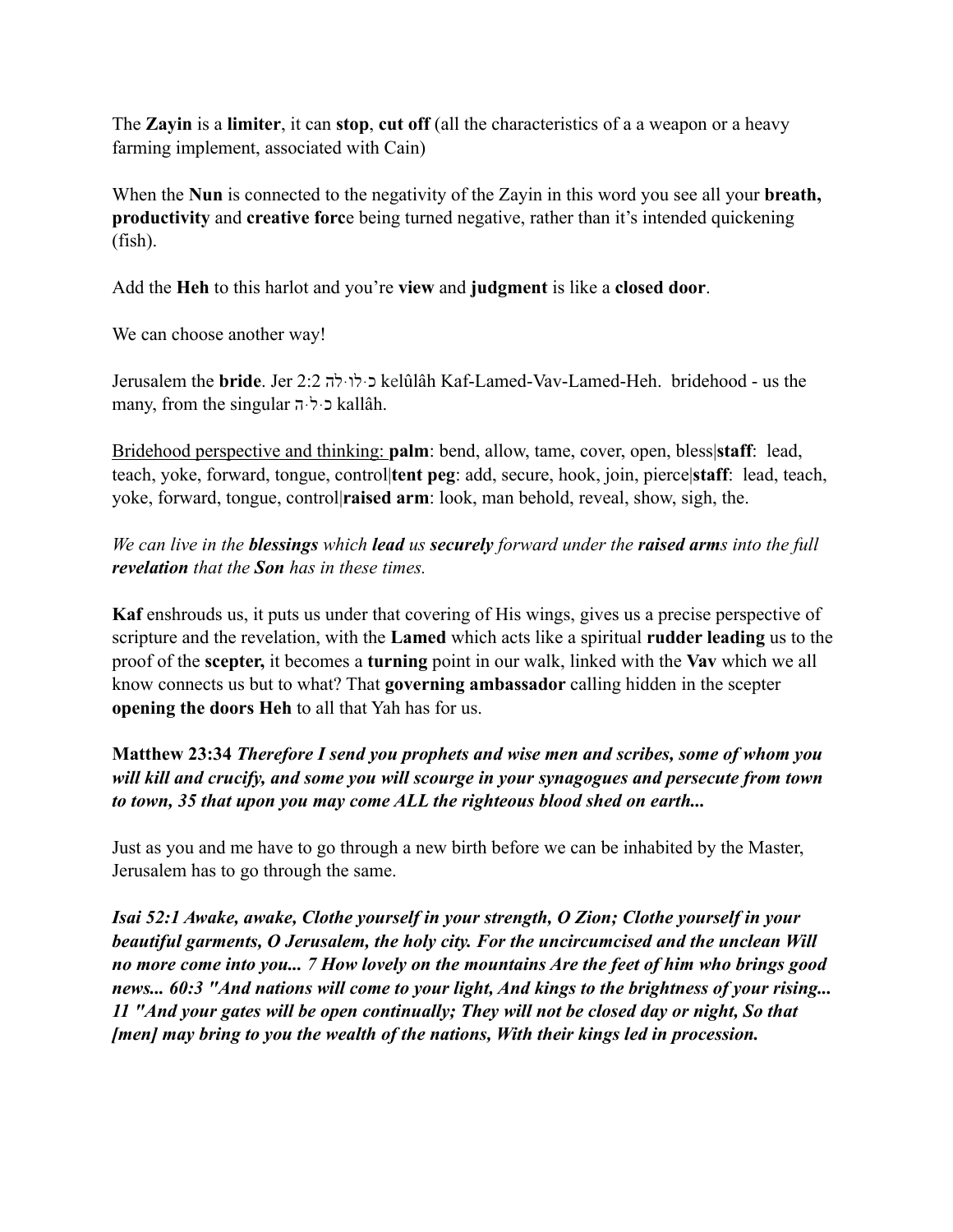*Nahu 1:15 Behold, on the mountains the feet of him who brings good news, Who announces peace! Celebrate your feasts, O Judah; Pay your vows. For never again will the wicked one pass through you; He is cut off completely.* 

**Reve 21:2** *And I saw the holy city, new Jerusalem, coming down out of heaven from God, made ready as a bride adorned for her husband. 3 And I heard a loud voice from the throne, saying, "Behold, the tabernacle of God (Rev 13:6) is among men, and He shall dwell among them, and they shall be His people, and God Himself shall be among them... 10 And he carried me away in the Spirit to a great and high mountain, and showed me the holy city, Jerusalem, coming down out of heaven from God... 24 And the nations shall walk by its light, and the kings of the earth shall bring their glory into it. 25 And in the daytime (for there shall be no night there) its gates shall never be closed; 26 and they shall bring the glory and the honor of the nations into it; 27 and nothing unclean and no one who practices abomination and lying, shall ever come into it, but only those whose names are written in the Lamb's book of life.* 

## Jerusalem has to be "born-again"!

*9 And those of the peoples and tribes and tongues and nations shall see their dead bodies 6 three and a half days, and shall not allow their dead bodies to be put in graves.10 And they that dwell upon the land shall rejoice over them, and celebrate, and shall send gifts to each other; 8 because these two prophets tormented those that dwelt on the land.* 

*11 And after three and a half days the spirit of life from vuvh entered into them, and they stood upon their feet; and great fear fell upon those who saw them. 12 And they heard a great voice from the heaven saying to them, Come up here. And they ascended up to the heaven in a cloud; and their enemies saw them.* 

*13 And the same hour there was a great earthquake, and the tenth part of the city fell, and in the earthquake seven thousand men were killed: 10 and the remnant became afraid, and gave glory to the Elohim of the heavens.* 

*14 The second woe is past; and see, the third woe comes quickly. 15 And the seventh heavenly angel sounded; and there were great voices in the heavens, saying, The Kingdom of the world have become the kingdoms* 

*of our Elohim, and of His Moshiach; and He shall reign forever and ever.* 

*16 And the twenty-four elder, who sat before יהוה on their seats, fell upon their faces, and worshipped 17 , יהוה Saying, We give You thanks, O Master יהוהEl-Shaddai, who was and who is and who is coming; because You have taken Your great power, and have reigned.* 

*18 And the nations were angry, and Your wrath has come and the time of the dead that they should be judged, and that You should give rewards to Your servants the prophets ,and to the*